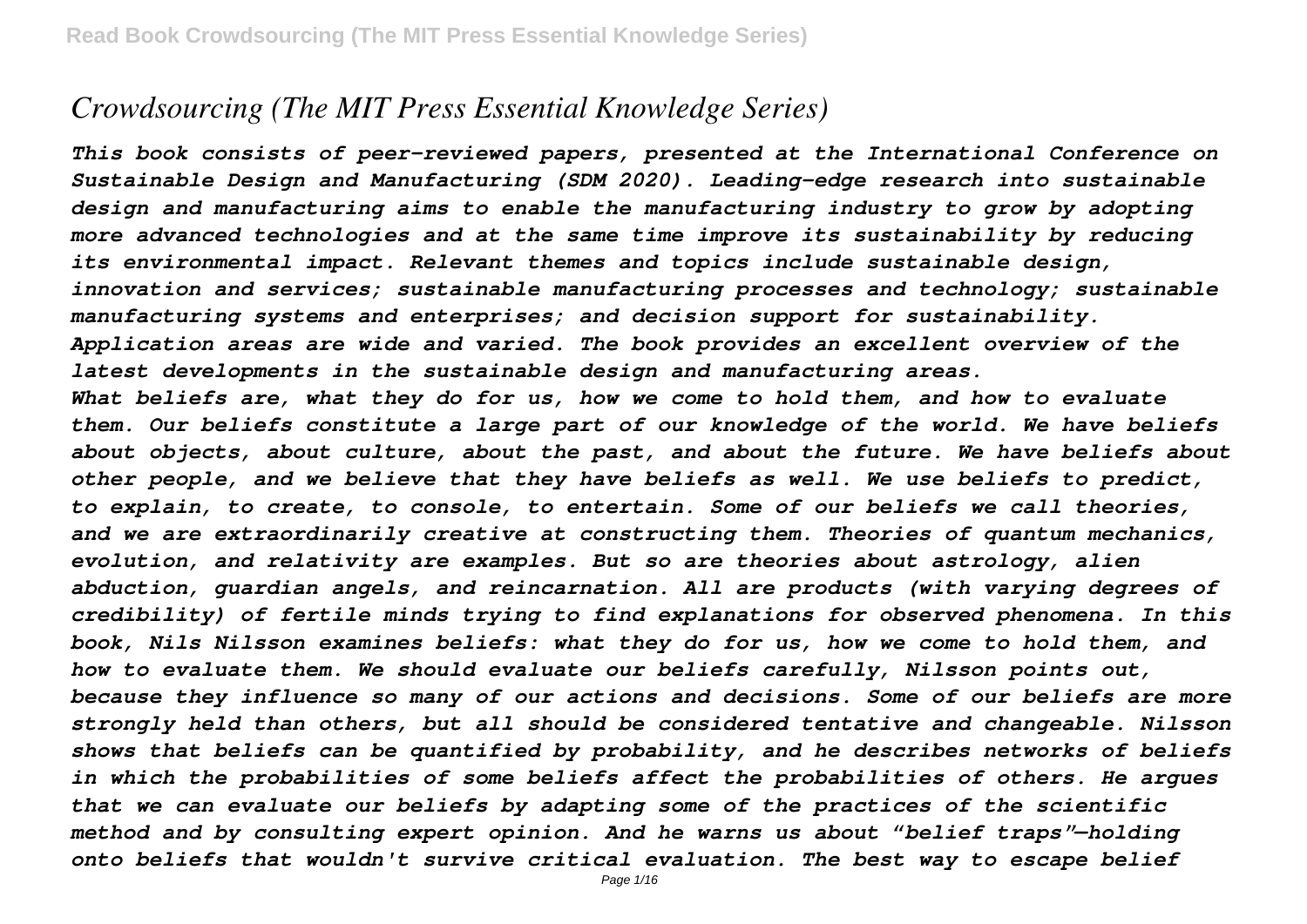*traps, he writes, is to expose our beliefs to the reasoned criticism of others. How the structure of news, information, and knowledge is evolving and how news media can foster social connection. While the public believes that journalism remains crucial for democracy, there is a general sense that the news media are performing this role poorly. In The Social Fact, John Wihbey makes the case that journalism can better serve democracy by focusing on ways of fostering social connection. Wihbey explores how the structure of news, information, and knowledge and their flow through society are changing, and he considers ways in which news media can demonstrate the highest possible societal value in the context of these changes. Wihbey examines network science as well as the interplay between information and communications technologies (ICTs) and the structure of knowledge in society. He discusses the underlying patterns that characterize our increasingly networked world of information—with its viral phenomena and whiplash-inducing trends, its extremes and surprises. How can the traditional media world be reconciled with the world of social, peer-to-peer platforms, crowdsourcing, and user-generated content? Wihbey outlines a synthesis for news producers and advocates innovation in approach, form, and purpose. The Social Fact provides a valuable framework for doing audience-engaged media work of many kinds in our networked, hybrid media environment. It will be of interest to all those concerned about the future of news and public affairs. This highly-anticipated volume has been extensively revised to reflect changes in*

*technology, digital humanities methods and practices, and institutional culture surrounding the valuation and publication of digital scholarship. A fully revised edition of a celebrated reference work, offering the most comprehensive and up-to-date collection of research currently available in this rapidly evolving discipline Includes new articles addressing topical and provocative issues and ideas such as retro computing, desktop fabrication, gender dynamics, and globalization Brings together a global team of authors who are pioneers of innovative research in the digital humanities Accessibly structured into five sections exploring infrastructures, creation, analysis, dissemination, and the future of digital humanities Surveys the past, present, and future of the field, offering essential research for anyone interested in better understanding the theory, methods, and*

Page 2/16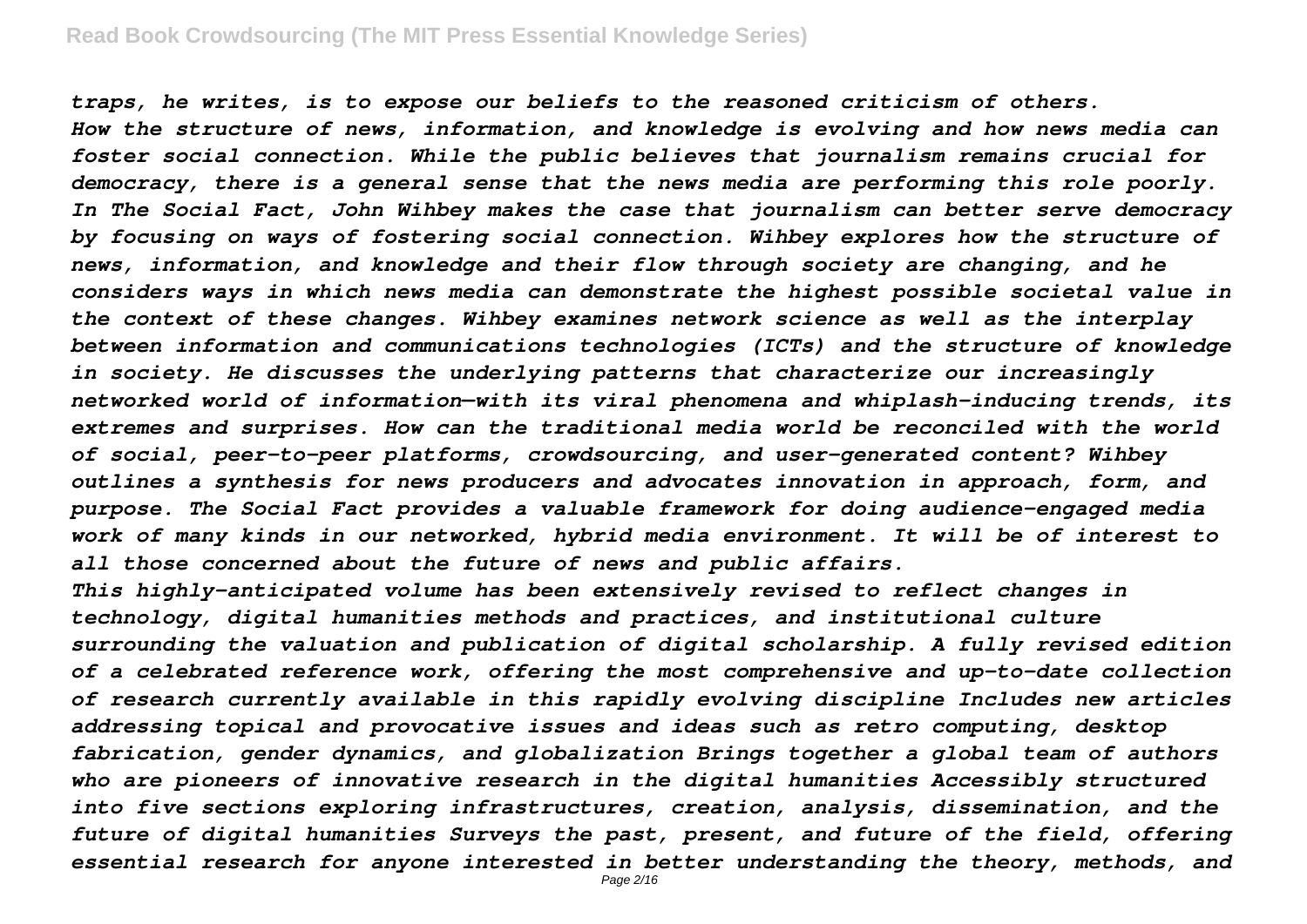*application of the digital humanities Strategic Imperatives and Core Competencies in the Era of Robotics and Artificial Intelligence Crowd Design Paradox Intellectual Property Strategy Multidisciplinary Approaches to Crowdfunding Platforms ???????? ?????? ???? ????????????? ??????*

*"This 10-volume compilation of authoritative, research-based articles contributed by thousands of researchers and experts from all over the world emphasized modern issues and the presentation of potential opportunities, prospective solutions, and future directions in the field of information science and technology"--Provided by publisher.*

*This book reflects and expands on the current trend in the building industry to understand, simulate and ultimately design buildings by taking into consideration the interlinked elements and forces that act on them. Shifting away from the traditional focus, which was exclusively on building tasks, this approach presents new challenges in all areas of the industry, from material and structural to the urban scale. The book presents contributions including research papers and case studies, providing a comprehensive overview of the field as well as perspectives from related disciplines, such as computer science. The chapter authors were invited speakers at the 7th Symposium "Impact: Design With All Senses", which took place at the University of the Arts in Berlin in September 2019.*

*CrowdsourcingMIT Press*

*In recent years, our world has experienced a profound shift and progression in available computing and knowledge sharing innovations. These emerging advancements have developed at a rapid pace, disseminating into and affecting numerous aspects of contemporary society. This has created a pivotal need for an innovative compendium encompassing the latest trends, concepts, and issues surrounding this relevant discipline area. During the past 15 years, the Encyclopedia of Information Science and Technology has become recognized as one of the landmark sources of the latest knowledge and discoveries in this discipline. The Encyclopedia of Information Science and Technology, Fourth Edition is a 10-volume set which includes 705 original and previously unpublished research articles covering a full range of perspectives, applications, and techniques contributed by thousands of experts and researchers from around the globe. This authoritative encyclopedia is an all-encompassing, well-established reference source that is ideally designed to disseminate the most forward-thinking and diverse research findings. With critical perspectives on the impact of information science management and new technologies in modern settings, including but not limited to computer science, education, healthcare, government, engineering, business, and natural and physical sciences, it is a pivotal and relevant source of knowledge that will benefit every professional within the field of information science and technology and is an*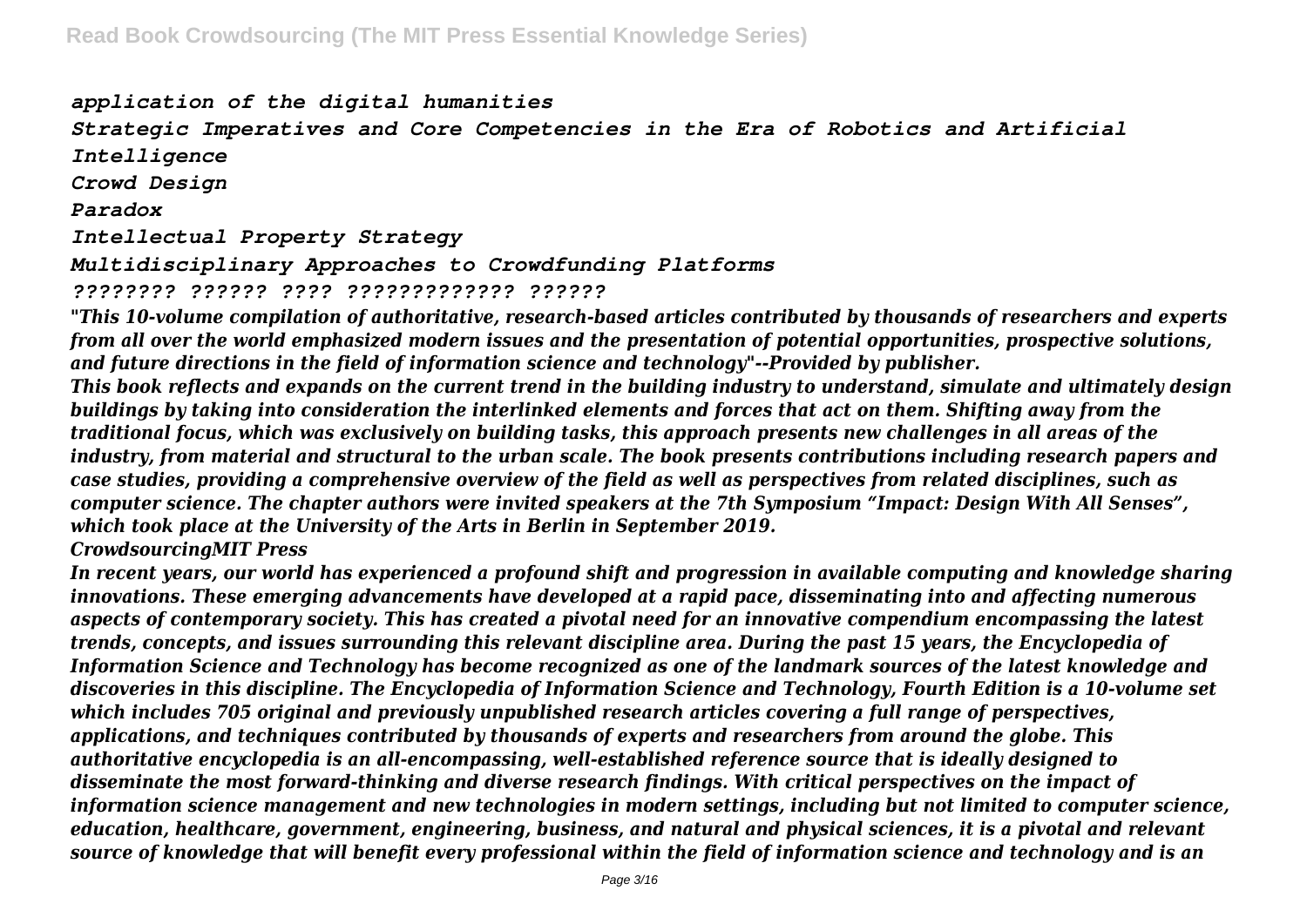*invaluable addition to every academic and corporate library. Nuevos Programas de Estudios*

*E-Learning and the Academic Library*

*Crowdsourcing*

*Encyclopedia of Information Science and Technology, Third Edition*

*Open Design and Innovation*

#### *AI-Driven Volunteer Selection*

*Focusing on academic libraries and librarians who are extending the boundaries of e-learning, this collection of essays presents new ways of using information and communication technologies to create learning experiences for a variety of user communities. Essays feature e-learning projects involving MOOCs (massive open online courses), augmented reality, chatbots and other innovative applications. Contributors describe the process of project development, from determination of need, to exploration of tools, project design and user assessment.*

*A guided tour of the rapidly evolving networked world of connected devices, objects, and people that is changing the way we live and work. Since the publication of the original edition of this volume in the MIT Press Essential Knowledge series, the Internet of Things (IoT) has evolved from a novelty (look! my phone connects to my lamp!) to a mainstream technology framework that we rely on every day to accomplish many tasks. This revised and updated edition reports on the latest developments in this rapidly evolving networked world of connected devices, objects, and people that is changing the way we live and work. Business and technology writer Samuel Greengard takes us on a guided tour of the IoT, describing smart lightbulbs, sensors in phones that trigger earthquake warnings, 3D headsets that connect users to business expos through completely immersive virtual reality environments, and more. He offers a clear explanation of the technology that builds and manages the IoT and examines the growing array of consumer devices now available, from smart door locks to augmented reality fitting rooms. Greengard also shows how the IoT is part of the Fourth Industrial Revolution, which is transforming business through smart manufacturing, end-to-end supply chain visibility, integrated artificial intelligence, and much more. He considers risks associated with the IoT, including threats to free speech, growing inequality, and an increase in cybercrime. Finally, he takes a look at the future of a hyperconnected world and what it means to people and human interaction. Modern technology has enhanced many aspects of life, including classroom education. By offering virtual*

Page 4/16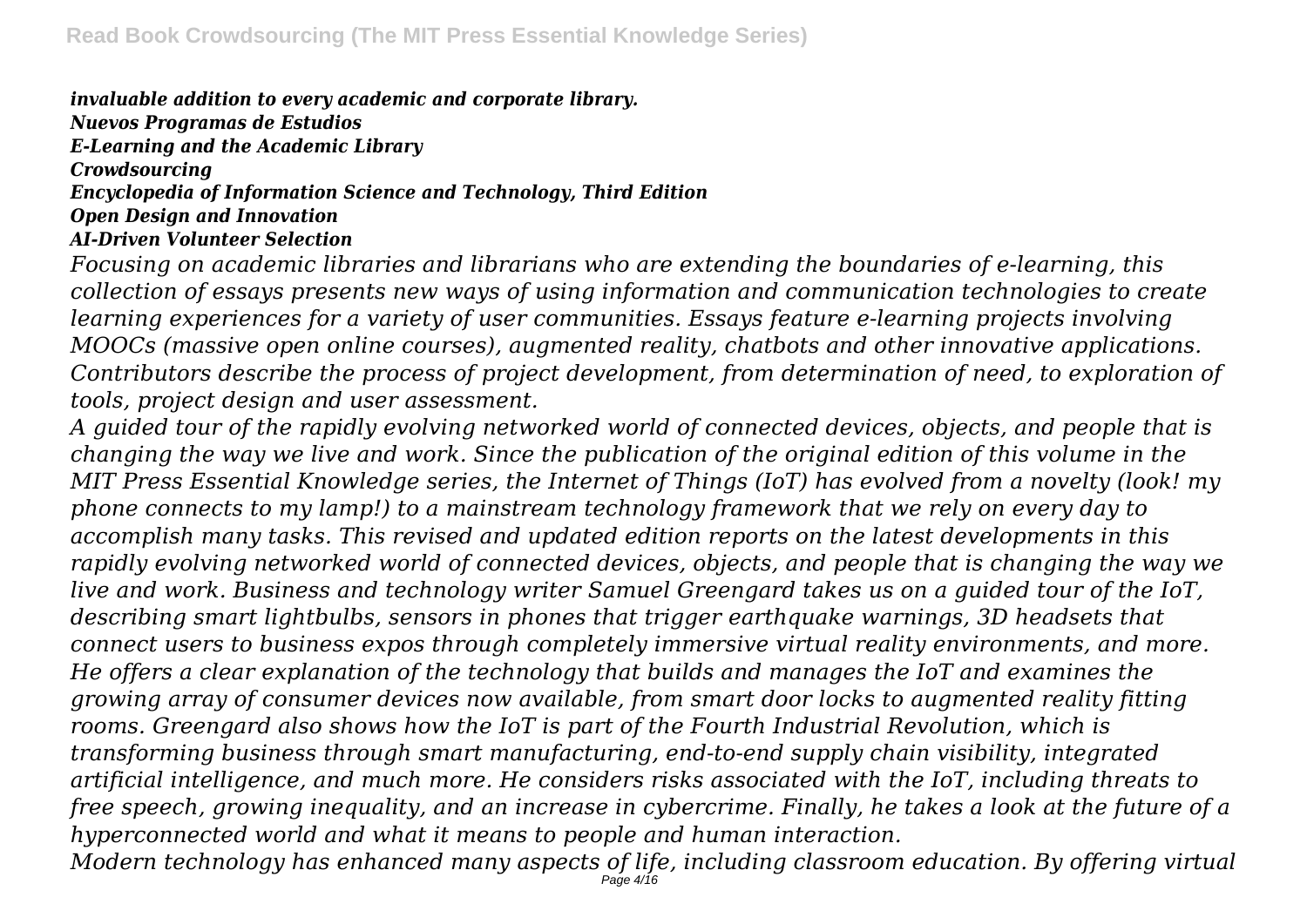*learning experiences, educational systems can become more efficient and effective at teaching the student population. Multilingual Writing and Pedagogical Cooperation in Virtual Learning Environments is a critical scholarly resource that examines experiences with virtual networks and their advantages for universities and students in the domains of writing, translation, and usability testing. Featuring coverage on a broad range of topics such as collaborative writing, project-based learning, and writing and translation practices, this book is geared towards administrators, teachers, professors, academicians, practitioners, and researchers seeking current research on multilingual writing and pedagogical cooperation in virtual learning environments.*

*How networked technology enables the emergence of a new collaborative society. Humans are hardwired for collaboration, and new technologies of communication act as a super-amplifier of our natural collaborative mindset. This volume in the MIT Press Essential Knowledge series examines the emergence of a new kind of social collaboration enabled by networked technologies. This new collaborative society might be characterized as a series of services and startups that enable peer-to-peer exchanges and interactions though technology. Some believe that the economic aspects of the new collaboration have the potential to make society more equitable; others see collaborative communities based on sharing as a cover for social injustice and user exploitation. The book covers the "sharing economy," and the hijacking of the term by corporations; different models of peer production, and motivations to participate; collaborative media production and consumption, the definitions of "amateur" and "professional," and the power of memes; hactivism and social movements, including Anonymous and anti-ACTA protest; collaborative knowledge creation, including citizen science; collaborative selftracking; and internet-mediated social relations, as seen in the use of Instagram, Snapchat, and Tinder. Finally, the book considers the future of these collaborative tendencies and the disruptions caused by fake news, bots, and other challenges.*

*Proceedings of the 7th International Conference on Sustainable Design and Manufacturing (KES-SDM 2020)*

*Commercialization of Research-Based Products*

*Encyclopedia of Information Science and Technology, Fourth Edition*

*CrowdRising*

*The Routledge Companion to Digital Journalism Studies* Page 5/16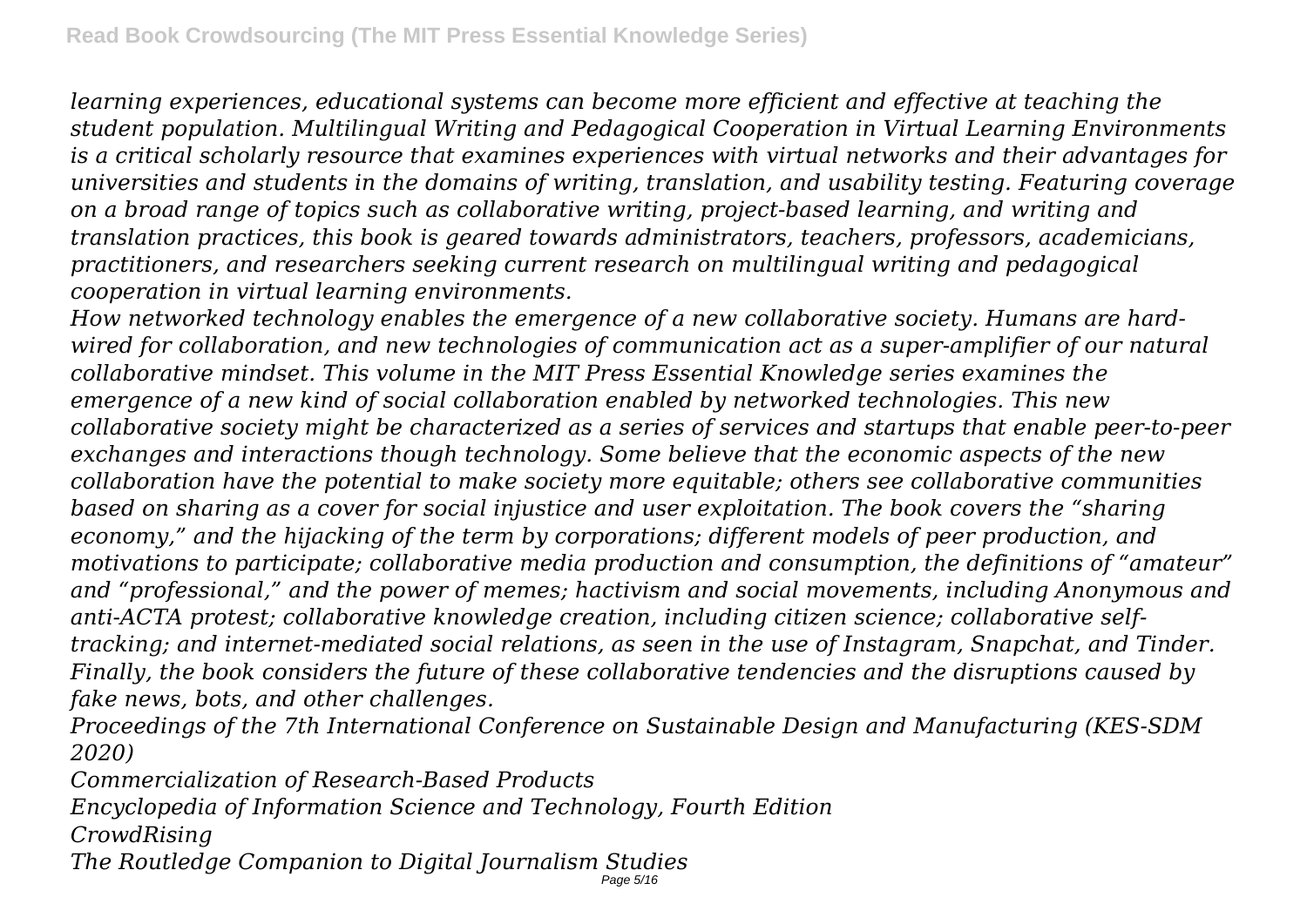## *Cultivating Creativity through Projects, Passion, Peers, and Play*

The use of machines has changed the workplaces of today. While machinery is still not able to perform certain jobs that require creative or non-routine functions, their continuous advancements have shifted the dynamic between organizations and manual laborers. Strategic Imperatives and Core Competencies in the Era of Robotics and Artificial Intelligence focuses on contemporary organizations and their use of new competencies. Featuring coverage on new skill identification and best practices for management, this book is essential for professionals, administrators, researchers, and students seeking current research on the latest developments in technological applications in the workplace. Businesses consistently work on new projects, products, and workflows to remain competitive and successful in the modern business environment. To remain zealous, businesses must employ the most effective methods and tools in human resources, project management, and overall business plan execution as competitors work to succeed as well. Advanced Methodologies and Technologies in Business Operations and Management provides emerging research on business tools such as employee engagement payout policies, and financial investing to promote operational success. While highlighting the challenges facing modern organizations, readers will learn how corporate social responsibility and utilizing artificial intelligence improve a company's culture and management. This book is an ideal resource for executives and managers, researchers, accountants, and financial investors seeking current research on business operations and management.

This is a multidisciplinary textbook on social commerce by leading authors of e-commerce and e-marketing textbooks, with contributions by several industry experts. It is effectively the first true textbook on this topic and can be used in one of the following ways: Textbook for a standalone elective course at the undergraduate or graduate levels (including MBA and executive MBA programs) Supplementary text in marketing, management or Information Systems disciplines Training courses in industry Support resources for researchers and practitioners in the fields of marketing, management and information management The book examines the latest trends in e-commerce, including social businesses, social networking, social collaboration, innovations and mobility. Individual chapters cover tools and platforms for social commerce; supporting theories and concepts; marketing communications; customer engagement and metrics; social shopping; social customer service and CRM contents; the social enterprise; innovative applications; strategy and performance management; and implementing social commerce systems. Each chapter also includes a real-world example as an opening case; application cases and examples; exhibits; a chapter summary; review questions and end-of-chapter exercises. The book also includes a glossary and key terms, as well as supplementary materials that include PowerPoint lecture notes, an Instructor's Manual, a test bank and five online tutorials. This book attempts to link some of the recent advances in crowdsourcing with advances in innovation and management. It contributes to the literature in several ways. First, it provides a global definition, insights and examples of this managerial perspective resulting in a theoretical framework. Second, it explores the relationship between crowdsourcing and technological innovation, the development of social networks and new behaviors of Internet users. Third, it explores different crowdsourcing applications in various sectors such as medicine, tourism, information and communication technology (ICT), and marketing. Fourth, it observes the ways in which crowdsourcing can improve production, finance, management and overall managerial performance. Crowdsourcing, also known as "massive outsourcing" or "voluntary outsourcing," is the act of taking a job or a specific task usually performed by an employee of a company or contractors, and outsourcing it to a large group of people or a community (crowd or mass) via the Internet, through an open call. The term was coined by Jeff Howe in a 2006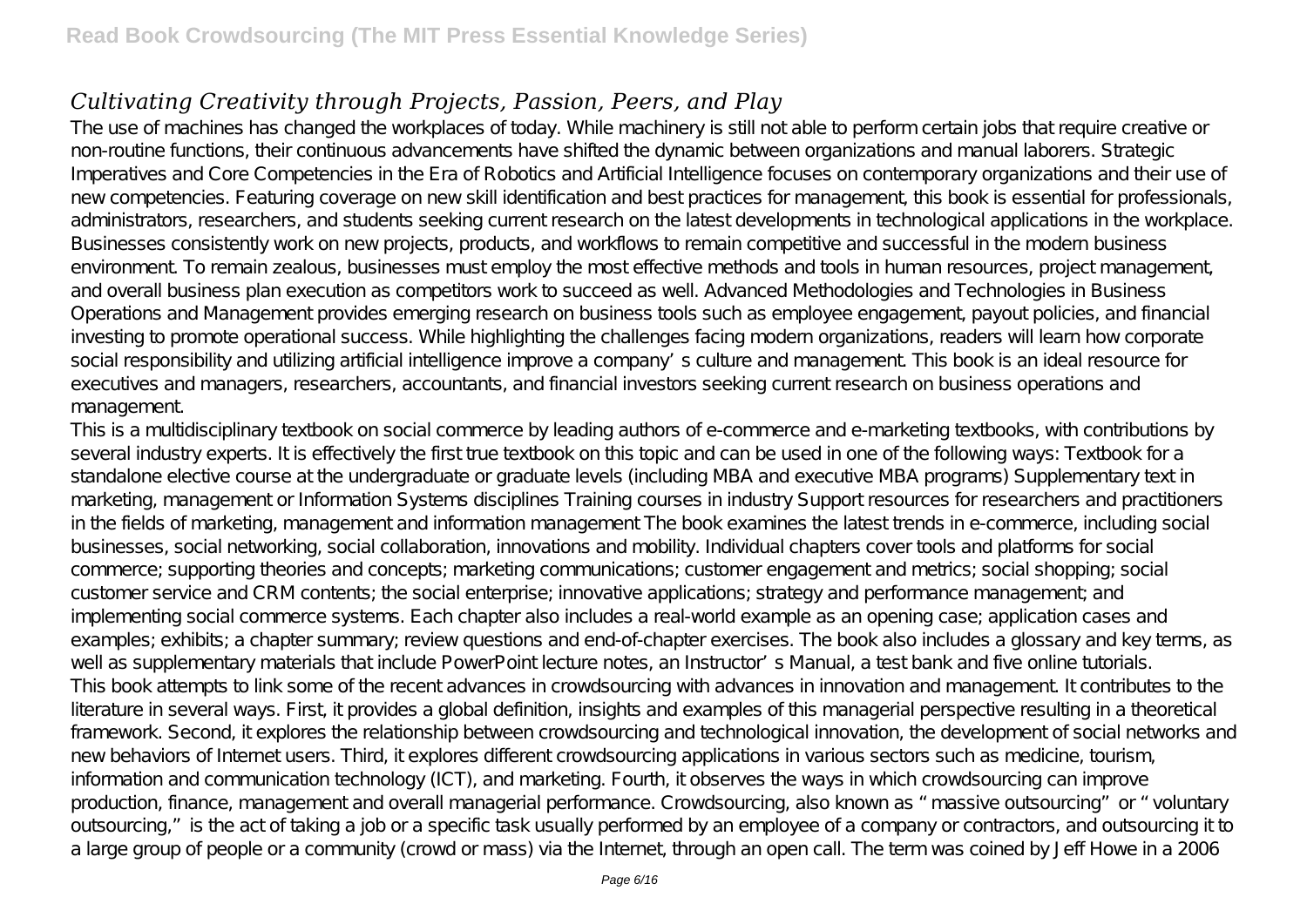issue of Wired magazine. It is being developed in different sciences (i.e., medicine, engineering, ICT, management) and is used in the most successful companies of the modern era (i.e., Apple, Facebook, Inditex, Starbucks). The developments in crowdsourcing has theoretical and practical implications, which will be explored in this book. Including contributions from international academics, scholars and professionals within the field, this book provides a global, multidimensional perspective on crowdsourcing.

Collaborative Society

Managing Diversity, Innovation, and Infrastructure in Digital Business

From Tools for Empowerment to Platform Capitalism

From Data to Insight

The Internet of Things, revised and updated edition

Provides comprehensive coverage of the current state of IoT, focusing on data processing infrastructure and techniques Written by experts in the field, this book addresses the IoT technology stack, from connectivity through data platforms to end-user case studies, and considers the tradeoffs between business needs and data security and privacy throughout. There is a particular emphasis on data processing technologies that enable the extraction of actionable insights from data to inform improved decision making. These include artificial intelligence techniques such as stream processing, deep learning and knowledge graphs, as well as data interoperability and the key aspects of privacy, security and trust. Additional aspects covered include: creating and supporting IoT ecosystems; edge computing; data mining of sensor datasets; and crowd-sourcing, amongst others. The book also presents several sections featuring use cases across a range of application areas such as smart energy, transportation, smart factories, and more. The book concludes with a chapter on key considerations when deploying IoT technologies in the enterprise, followed by a brief review of future research directions and challenges. The Internet of Things: From Data to Insight Provides a comprehensive overview of the Internet of Things technology stack with focus on data driven aspects from data modelling and processing to presentation for decision making Explains how IoT technology is applied in practice and the benefits being delivered. Acquaints readers that are new to the area with concepts, components, technologies, and verticals related to and enabled by IoT Gives IoT specialists a deeper insight into data and decision-making aspects as well as novel technologies and application areas Analyzes and presents important emerging technologies for the IoT arena Shows how different objects and devices can be connected to decision making processes at various levels of abstraction The Internet of Things: From Data to Insight will appeal to a wide audience, including IT and network specialists seeking a broad and complete understanding of IoT, CIOs and CIO teams, researchers in IoT and related fields, final year undergraduates, graduate students, post-graduates, and IT and science media professionals. Open innovation, crowd sourcing, democratised innovation, vernacular design and brand fanaticism are amongst a handful of new approaches to design and innovation that have generated discussion and innovation that have  $_{\text{Page 7/16}}$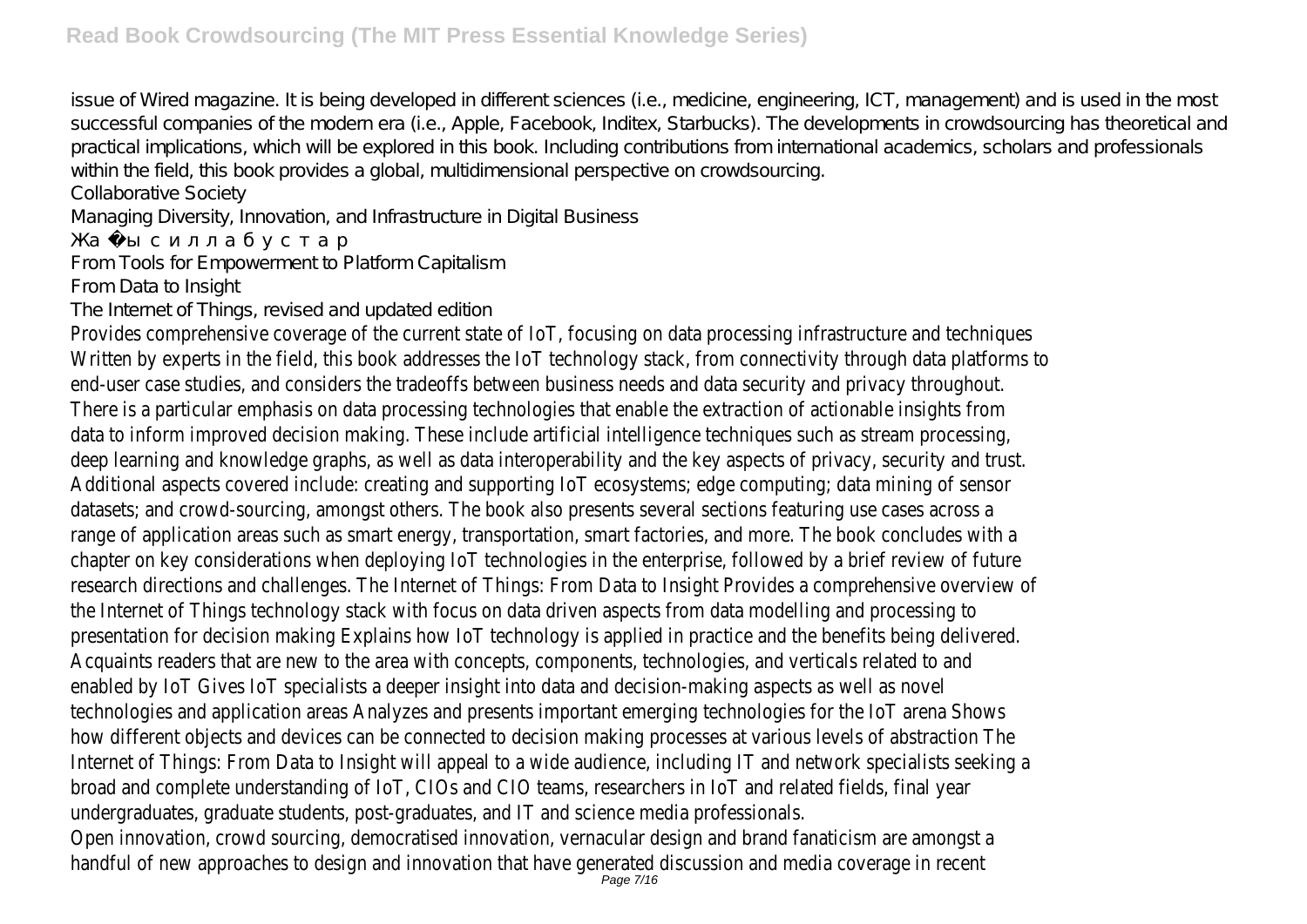years. In practice, these ideas are often inspiring propositions rather than providing pragmatic strategies. Open Design and Innovation develops the argument for a more nuanced acknowledgement and facilitation of 'non-professional' forms of creativity; drawing on lessons from commercial design practice; theoretical analysis and a wider understanding of innovation. Specifically this book examines: innovation and design, the reality and myth of mass creativity and the future of the design profession, through a series of case studies of new approaches to open design practices. The text draws on academic research, practical experience of the author in delivering open design projects and first hand interviews with leaders in the fields. The author challenges the notion of the designer as 'fountain-head' of innovation and, equally, the idea of 'user creativity' as a replacement for traditional design and innovation. The book offers a critique of the hype surrounding some of the emerging phenomena and a framework to help understand the emerging relationship between citizens and designers. It goes on to propose a roadmap for the development of the design profession, welcoming and facilitating new modes of design activity where designers facilitate creative collaborations.

Open innovation enabled through crowdsourcing is one of the hottest topics in management strategy today. Particularly striking – and of vital importance to the world – are the pioneering efforts to apply crowdsourcing technology and open innovation to solve social, environmental, and economic sustainability challenges. CrowdRising sets out these challenges as context and then highlights the experiences of leaders and early adopters, identifies implementation guidelines, critical success factors and lessons learned, and finally projects where the field is going in the future. With a strong focus on the applications of crowdsourcing for innovation, engagement, and market intelligence, the book profiles the initiatives of companies, NGOs, and technology providers using crowdsourcing to develop these solutions to global problems. It addresses the key challenges impacting organizations: 1) identifying more sustainable ways to design, distribute, transport, recycle, and repurpose products; and 2) discovering and implementing the systems needed to transform global economic growth, drive human prosperity, and replenish the planet's resources.

An emerging area of study in today's society is the increasing number of crowdfunding platforms across the world. Crowdfunding plays an integral role in global economic development as they are continuing to multiply throughout various professional disciplines. Empirical research is needed that covers the recent growth of crowdfunding projects and assists researchers and experts in providing knowledge on the economic impact of this trend. Multidisciplinary Approaches to Crowdfunding Platforms is a pivotal reference source that provides vital research on the emerging programs of crowdfunding in the global digital economy and its numerous applications in professional industries. While highlighting topics such as digital entrepreneurship, business intelligence, and e-commerce, this publication explores the latest findings as well as the risks and limitations of crowdfunding. This book is ideally designed for researchers, managers, practitioners, economists, academicians, instructors, sociologists, developers, consultants, policymakers, and students seeking developing research on crowdfunding platforms and the latest trends in various disciplines.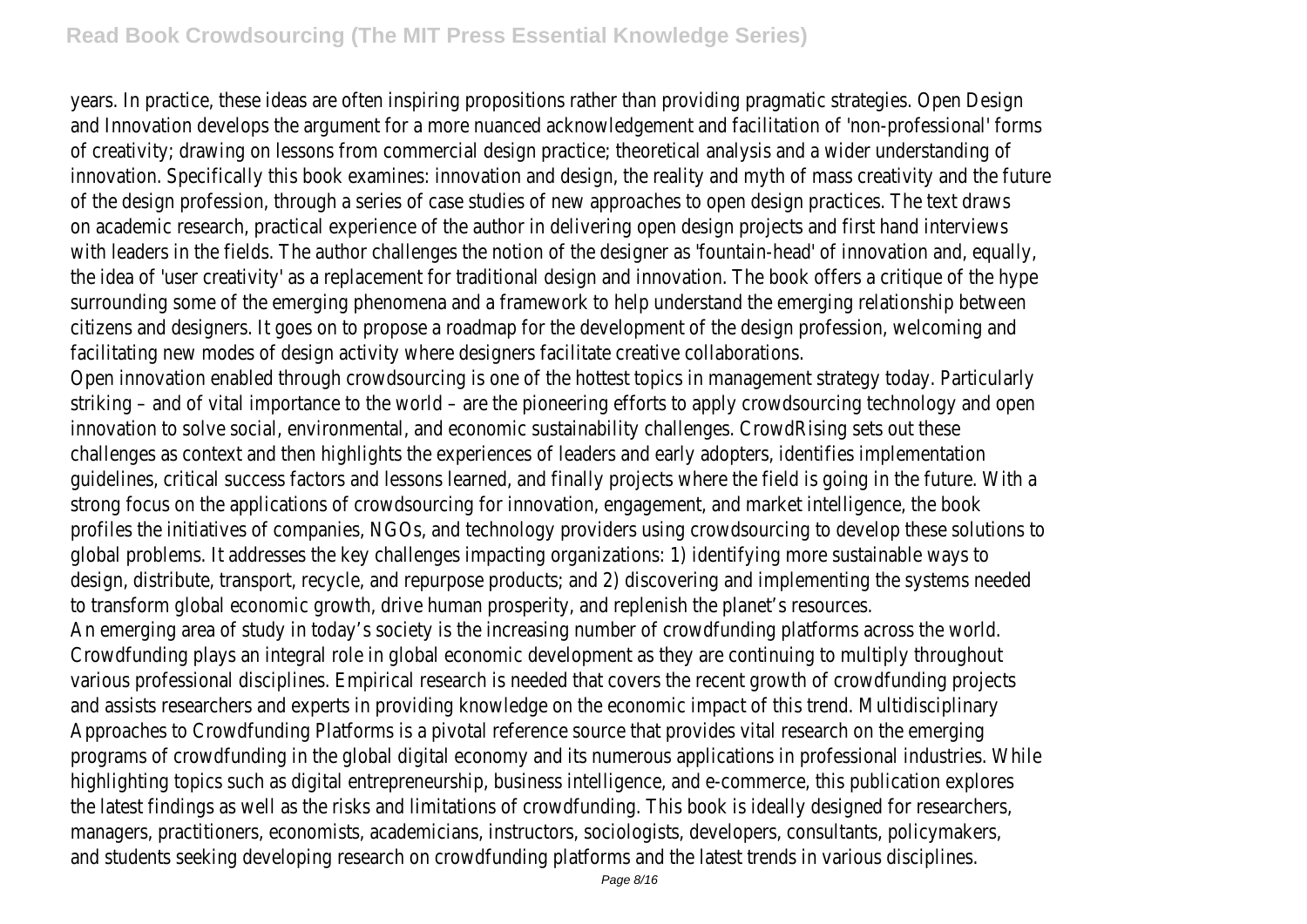#### Lifelong Kindergarten new syllabi Marketing, Technology and Management The Internet of Things

#### Powerful Tools for Better Planning, Marketing, and Evaluation

### Information Systems and Technology for Organizational Agility, Intelligence, and Resilience

A new way of thinking about data science and data ethics that is informed by the ideas of intersectional feminism. Today, data science is a form of power. It has been used to expose injustice, improve health outcomes, and topple governments. But it has also been used to discriminate, police, and surveil. This potential for good, on the one hand, and harm, on the other, makes it essential to ask: Data science by whom? Data science for whom? Data science with whose interests in mind? The narratives around big data and data science are overwhelmingly white, male, and techno-heroic. In Data Feminism, Catherine D'Ignazio and Lauren Klein present a new way of thinking about data science and data ethics—one that is informed by intersectional feminist thought. Illustrating data feminism in action, D'Ignazio and Klein show how challenges to the male/female binary can help challenge other hierarchical (and empirically wrong) classification systems. They explain how, for example, an understanding of emotion can expand our ideas about effective data visualization, and how the concept of invisible labor can expose the significant human efforts required by our automated systems. And they show why the data never, ever "speak for themselves." Data Feminism offers strategies for data scientists seeking to learn how feminism can help them work toward justice, and for feminists who want to focus their efforts on the growing field of data science. But Data Feminism is about much more than gender. It is about power, about who has it and who doesn't, and about how those differentials of power can be challenged and changed.

Here is the first book to specifically and comprehensively address the rapid changes and advances in technology in the planning, management, and marketing of meetings and events. The multigenerational trio of authors, including Joe Goldblatt and two of his former students, Seungwon "Shawn" Lee and Dessislava Boshnakova, cover the most important aspects of using technology for today's meetings and events, such as How to harness the power of social media How to use crowdsourcing effectively How to choose appropriate room layout design software How to manage and use guestgenerated content How to measure and evaluate your success How to choose meeting registration software How to promote your meeting with blogs, websites, podcasts, and more How to hold virtual meetings and events How to use search engine optimization to advantage The area of meeting and event technology is a fast-growing component of the meetings, incentives, conventions and exhibition (MICE) industry. With a foreword by Corbin Ball, an internationally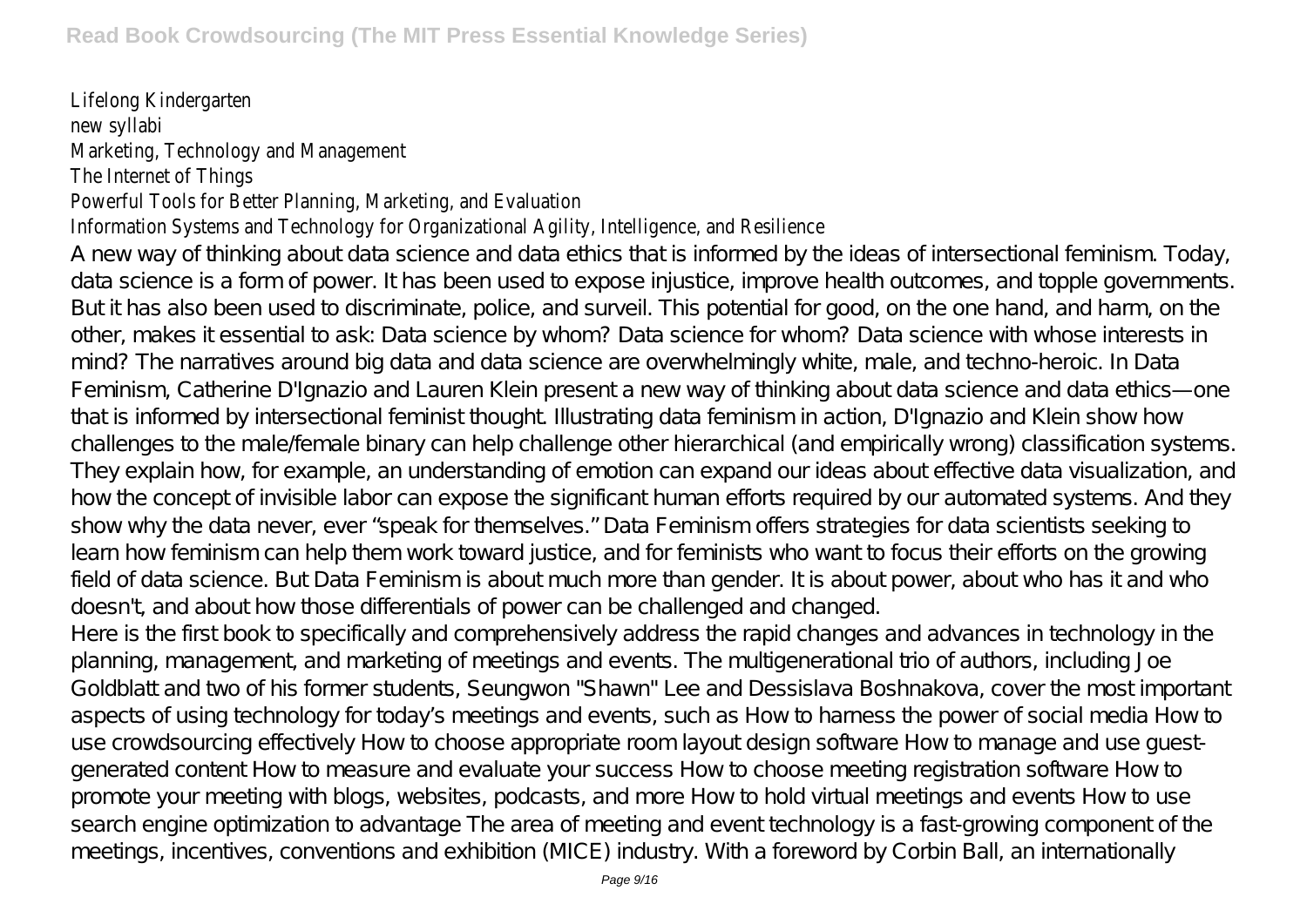renowned speaker, consultant and writer in the meetings and events technology field, The 21st Century Meeting and Event Technologies will be an essential resource for hospitality students and business professionals. Faculty may request an examination copy from info@appleacademicpress.com. Please provide your name and title, course title, course start date, current text, number of students, and your institution address.

A concise introduction to crowdsourcing that goes beyond social media buzzwords to explain what crowdsourcing really is and how it works. Ever since the term "crowdsourcing" was coined in 2006 by Wired writer Jeff Howe, group activities ranging from the creation of the Oxford English Dictionary to the choosing of new colors for M&Ms have been labeled with this most buzz-generating of media buzzwords. In this accessible but authoritative account, grounded in the empirical literature, Daren Brabham explains what crowdsourcing is, what it is not, and how it works. Crowdsourcing, Brabham tells us, is an online, distributed problem solving and production model that leverages the collective intelligence of online communities for specific purposes set forth by a crowdsourcing organization—corporate, government, or volunteer. Uniquely, it combines a bottom-up, open, creative process with top-down organizational goals. Crowdsourcing is not open source production, which lacks the top-down component; it is not a market research survey that offers participants a short list of choices; and it is qualitatively different from predigital open innovation and collaborative production processes, which lacked the speed, reach, rich capability, and lowered barriers to entry enabled by the Internet. Brabham describes the intellectual roots of the idea of crowdsourcing in such concepts as collective intelligence, the wisdom of crowds, and distributed computing. He surveys the major issues in crowdsourcing, including crowd motivation, the misconception of the amateur participant, crowdfunding, and the danger of "crowdsploitation" of volunteer labor, citing real-world examples from Threadless, InnoCentive, and other organizations. And he considers the future of crowdsourcing in both theory and practice, describing its possible roles in journalism, governance, national security, and science and health.

How lessons from kindergarten can help everyone develop the creative thinking skills needed to thrive in today's society. In kindergartens these days, children spend more time with math worksheets and phonics flashcards than building blocks and finger paint. Kindergarten is becoming more like the rest of school. In Lifelong Kindergarten, learning expert Mitchel Resnick argues for exactly the opposite: the rest of school (even the rest of life) should be more like kindergarten. To thrive in today's fast-changing world, people of all ages must learn to think and act creatively—and the best way to do that is by focusing more on imagining, creating, playing, sharing, and reflecting, just as children do in traditional kindergartens. Drawing on experiences from more than thirty years at MIT's Media Lab, Resnick discusses new technologies and strategies for engaging young people in creative learning experiences. He tells stories of how children<br>Page 10/16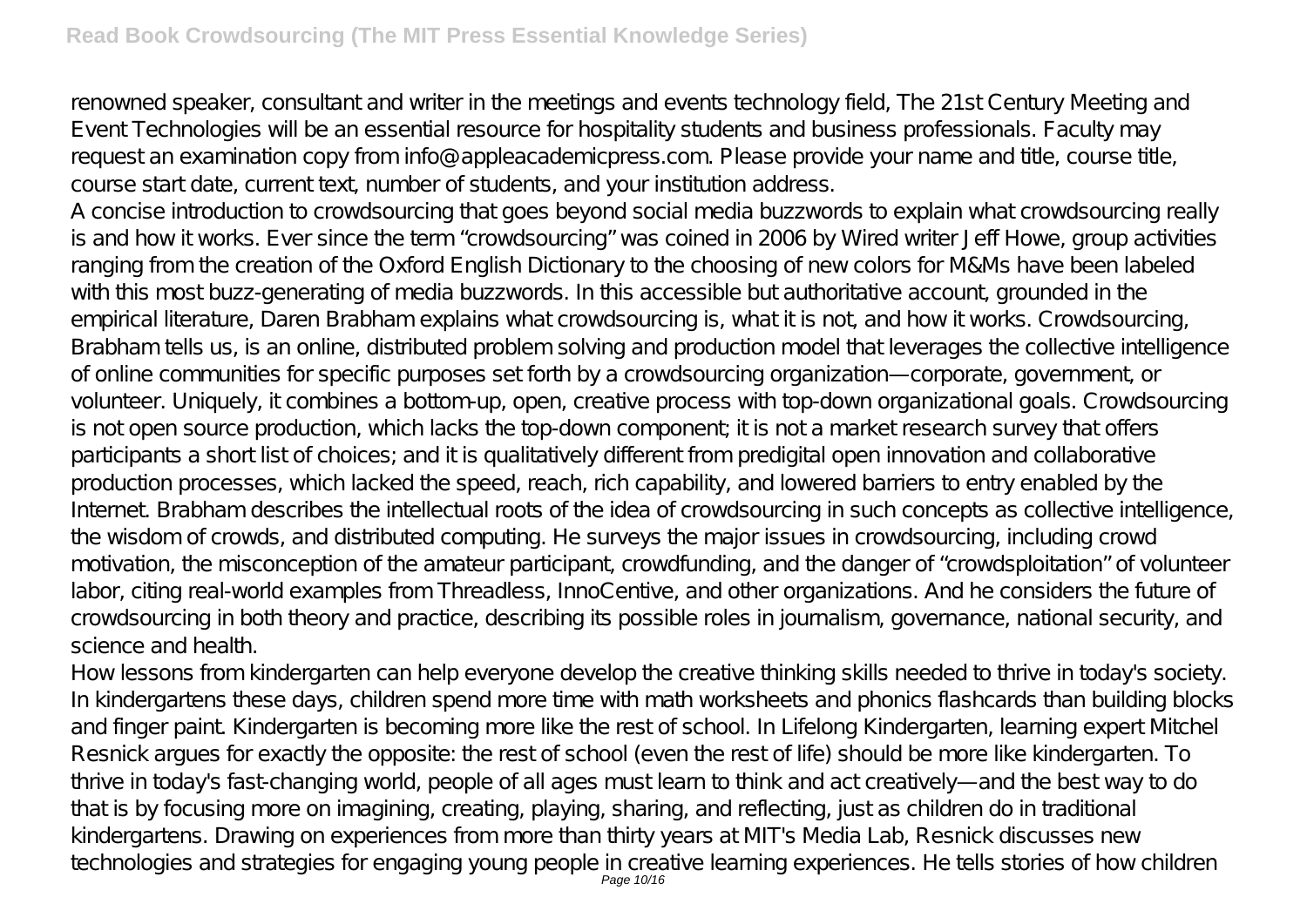are programming their own games, stories, and inventions (for example, a diary security system, created by a twelveyear-old girl), and collaborating through remixing, crowdsourcing, and large-scale group projects (such as a Halloweenthemed game called Night at Dreary Castle, produced by more than twenty kids scattered around the world). By providing young people with opportunities to work on projects, based on their passions, in collaboration with peers, in a playful spirit, we can help them prepare for a world where creative thinking is more important than ever before. Free Will

Impact: Design With All Senses

Proceedings of the Design Modelling Symposium, Berlin 2019

Data Feminism

Advanced Methodologies and Technologies in Business Operations and Management

The 21st Century Meeting and Event Technologies

Taking "Gangnam Style" seriously: what Internet memes can tell us about digital culture. In December 2012, the exuberant video "Gangnam Style" became the first YouTube clip to be viewed more than one billion times. Thousands of its viewers responded by creating and posting their own variations of the video—"Mitt Romney Style," "NASA Johnson Style," "Egyptian Style," and many others. "Gangnam Style" (and its attendant parodies, imitations, and derivations) is one of the most famous examples of an Internet meme: a piece of digital content that spreads quickly around the web in various iterations and becomes a shared cultural experience. In this book, Limor Shifman investigates Internet memes and what they tell us about digital culture. Shifman discusses a series of well-known Internet memes—including "Leave Britney Alone," the pepperspraying cop, LOLCats, Scumbag Steve, and Occupy Wall Street's "We Are the 99 Percent." She offers a novel definition of Internet memes: digital content units with common characteristics, created with awareness of each other, and circulated, imitated, and transformed via the Internet by many users. She differentiates memes from virals; analyzes what makes memes and virals successful; describes popular meme genres; discusses memes as new modes of political participation in democratic and nondemocratic regimes; and examines memes as agents of globalization. Memes, Shifman argues, encapsulate some of the most fundamental aspects of the Internet in general and of the participatory Web 2.0 culture in particular. Internet memes may be entertaining, but in this book Limor Shifman makes a compelling argument for taking them seriously. A philosopher considers whether the scientific and philosophical arguments against free will are reason enough to give up our belief in it. In our daily life, it really seems as though we have free will, that what we do from moment to moment is determined by conscious decisions that we freely make. You get up from the couch, you go for a walk, you eat chocolate ice cream. It seems that we're in control of actions like these; if we are, then we have free will. But in recent years, some have argued that free will is an illusion. The neuroscientist (and best-selling author) Sam Harris and the late Harvard psychologist Daniel Wegner, for example, claim that certain scientific findings disprove free will. In this engaging and accessible volume in the Essential Knowledge series, the philosopher Mark Balaguer examines the various arguments and experiments that have been cited to support the claim that human beings don't have free will. He finds them to be overstated and misguided. Balaguer discusses determinism, the view that every physical event is predetermined, or completely caused by prior events. He describes several philosophical and scientific arguments against free will, including one based on Benjamin Libet's famous neuroscientific experiments, which allegedly<br>Page 11/16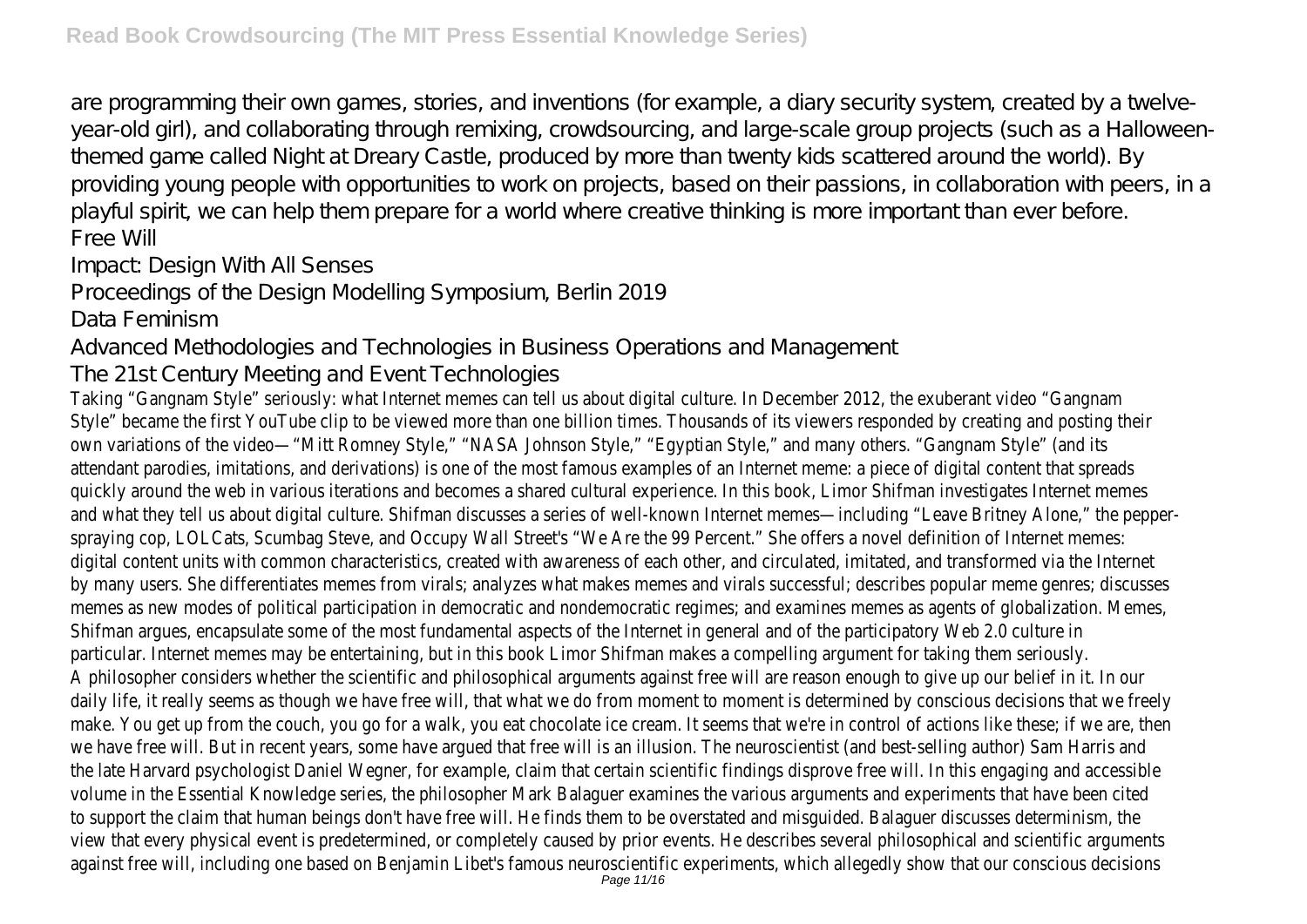are caused by neural events that occur before we choose. He considers various religious and philosophical views, including the philosophical profree-will view known as compatibilism. Balaguer concludes that the anti-free-will arguments put forward by philosophers, psychologists, and neuroscientists simply don't work. They don't provide any good reason to doubt the existence of free will. But, he cautions, this doesn't necessarily mean that we have free will. The question of whether we have free will remains an open one; we simply don't know enough about the brain to answer it definitively.

The book presents a collection of 103 peer-reviewed articles from the Second International Conference on Intelligent Systems in Production Engineering and Maintenance (ISPEM 2018). The conference was organized by the Faculty of Mechanical Engineering and CAMT (Centre for Advanced Manufacturing Technologies), Wroc?aw University of Science and Technology and was held in Wroc?aw (Poland) on 17–18 September 2018. The conferences topics included the possibility of using a wide range of intelligent methods in production engineering, presenting and discussing new solutions for innovative plants, research findings and case studies demonstrating advances in production and maintenance from the point of view of Industry 4.0 - particularly applications of intelligent systems, methods and tools in production engineering, maintenance, logistics, quality management, information systems and product development. The book is divided into two parts: the first includes papers related to intelligent systems in production engineering, while the second is dedicated to special sessions focusing on: 1. Computer Aided methods in Production Engineering 2. Mining 4.0 and Intelligent Mining Transportation 3. Modelling and Simulation of Production Processes 4. Multi-Faceted Modelling of Networks and Processes 5. Product Design and Product Manufacturing in Industry 4.0 This book is an excellent source of information for scientists in the field of manufacturing engineering and for top managers in production enterprises.

Workspaces and their design have a vast impact on the comfort and productivity of employees. Therefore, the structure of a workspace can be used to determine the socio-economic characteristics and elements that will appear in the employees that utilize them. Co-Manufacturing and New Economic Paradigms provides innovative insights into shared workspaces as independent socio-economic environments. The content within this publication explores the ideas of knowledge sharing, work culture, and economic planning. It is a vital reference source for entrepreneurs, business professionals, and researchers, and it covers topics centered on the importance of workspace design and organization.

Co-Manufacturing and New Economic Paradigms

Teaching journalism for sustainable development

The Social Fact

Facilitating Creativity in Everyone

Building a Sustainable World through Mass Collaboration

Multilingual Writing and Pedagogical Cooperation in Virtual Learning Environments

**Knowledge of scientific and technological developments, and the flexible communication and decision making, knowledge sharing, and collaboration that stem from them, can enable organizations and individuals to be successful and viable competitors in today's global economy. Information Systems and Technology for Organizational Agility, Intelligence, and Resilience aims to advise and support organizational agents who want ensure success in terms of financial, social, and environmental aspects, as well as in the aspect of human development, in a more sustainable way. The premier reference work provides examples of conceptual research,**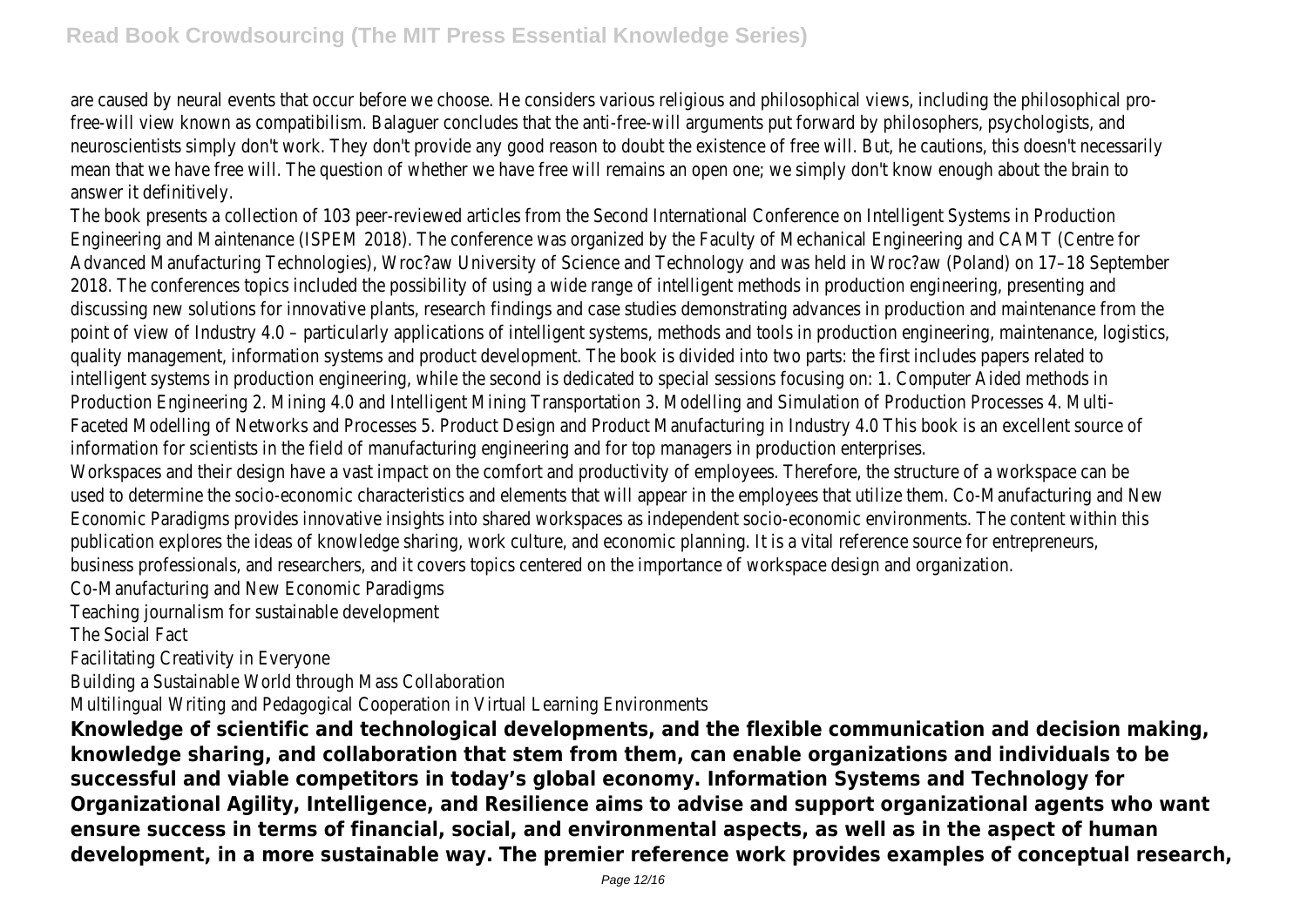**methodologies, empirical cases, and success cases for academics, researchers, intermediaries, and organizations looking to use information systems and technology to boost their agility, intelligence, and resilience.**

**An introduction to paradoxes showing that they are more than mere puzzles but can prompt new ways of thinking. Thinkers have been fascinated by paradox since long before Aristotle grappled with Zeno's. In this volume in The MIT Press Essential Knowledge series, Margaret Cuonzo explores paradoxes and the strategies used to solve them. She finds that paradoxes are more than mere puzzles but can prompt new ways of thinking. A paradox can be defined as a set of mutually inconsistent claims, each of which seems true. Paradoxes emerge not just in salons and ivory towers but in everyday life. (An Internet search for "paradox" brings forth a picture of an ashtray with a "no smoking" symbol inscribed on it.) Proposing solutions, Cuonzo writes, is a natural response to paradoxes. She invites us to rethink paradoxes by focusing on strategies for solving them, arguing that there is much to be learned from this, regardless of whether any of the more powerful paradoxes is even capable of solution. Cuonzo offers a catalog of paradox-solving strategies—including the Preemptive-Strike (questioning the paradox itself), the Odd-Guy-Out (calling one of the assumptions into question), and the You-Can't-Get-There-from-Here (denying the validity of the reasoning). She argues that certain types of solutions work better in some contexts than others, and that as paradoxicality increases, the success of certain strategies grows more unlikely. Cuonzo shows that the processes of paradox generation and solution proposal are interesting and important ones. Discovering a paradox leads to advances in knowledge: new science often stems from attempts to solve paradoxes, and the concepts used in the new sciences lead to new paradoxes. As Niels Bohr wrote, "How wonderful that we have met with a paradox. Now we have some hope of making progress." The Routledge Companion to Digital Journalism Studies offers an unprecedented collection of essays addressing the key issues and debates shaping the field of Digital Journalism Studies today. Across the last decade, journalism has undergone many changes, which have driven scholars to reassess its most fundamental questions, and in the face of digital change, to ask again: 'Who is a journalist?' and 'What is journalism?'. This companion explores a developing scholarly agenda committed to understanding digital journalism and brings together the work of key scholars seeking to address key theoretical concerns and solve unique methodological riddles. Compiled of 58 original essays from distinguished academics across the globe, this Companion draws together the work of those making sense of this fundamental reconceptualization of journalism, and assesses its impacts on journalism's products, its practices, resources, and its relationship with audiences. It also outlines the challenge presented by studying digital journalism and, more importantly, offers a first set of answers. This collection is the very first of its kind to attempt to distinguish this emerging field as a unique area of academic**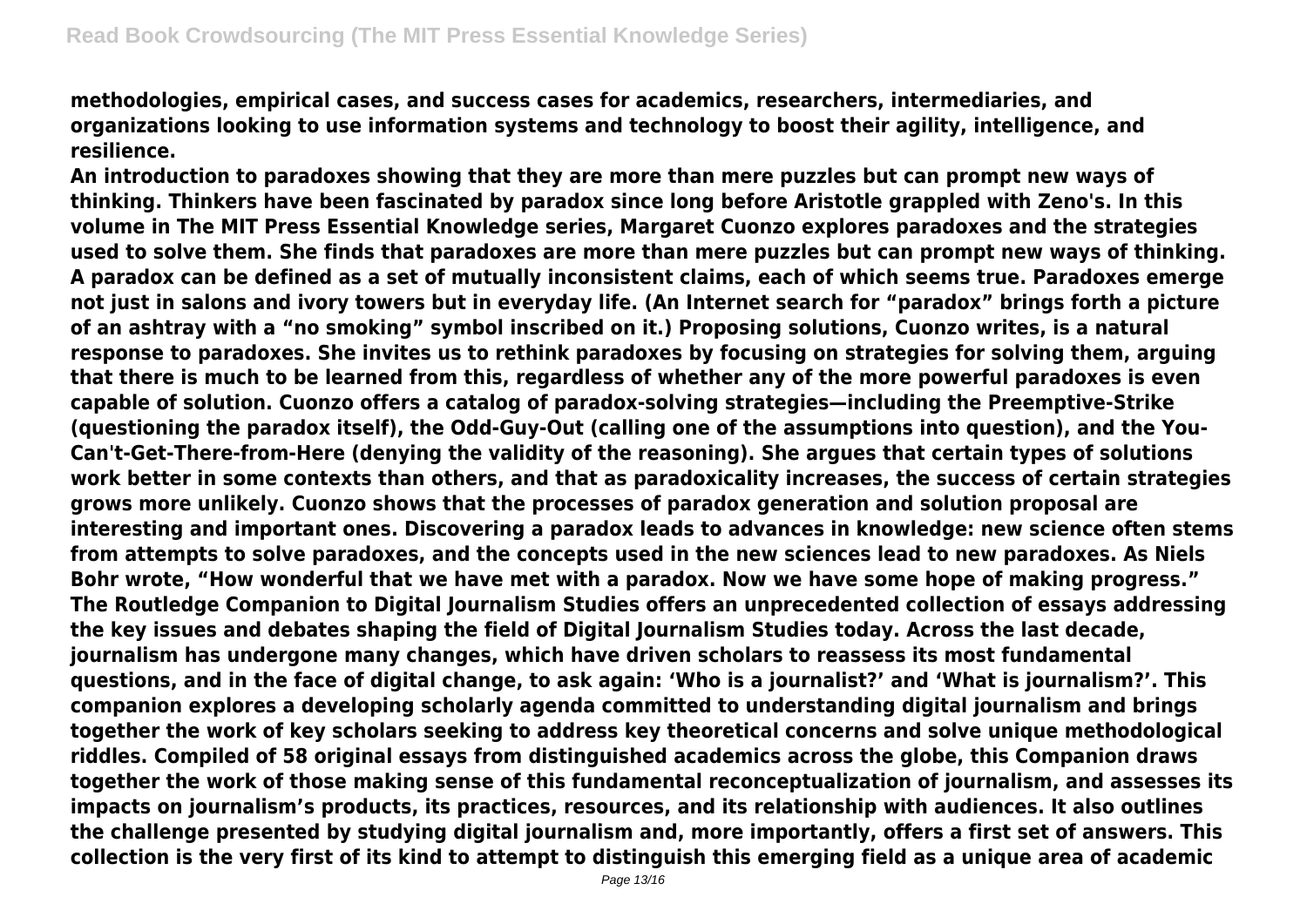**inquiry. Through identifying its core questions and presenting its fundamental debates, this Companion sets the agenda for years to come in defining this new field of study as Digital Journalism Studies, making it an essential point of reference for students and scholars of journalism.**

**In recent years, the pace of technological growth—from the very first stages of research and development to fullscale industrial implementation—has quickened at an exponential rate. To better keep pace with rapidlychanging market demands, the gap between university research incubators and public-sector start-up companies has undergone a marked contraction. Competitive Strategies for Academic Entrepreneurship: Commercialization of Research-Based Products seeks to fill the gap in research between universities and the public, and offers cutting-edge insight into the current state of the field. Charting a course that moves from discussions of academic resistance and implications for knowledge-transfer theory to current case-studies of academic/industrial launch-pads like COTEC's Technology Commercialization Accelerator and the Maryland Industrial Partnerships program, this publication targets an audience of academicians, administrators, researchers, entrepreneurs, and established professionals, and seeks to provide insight into the mechanisms by which the research of today becomes the household names of tomorrow.**

**A New Companion to Digital Humanities Essays on Innovative Initiatives**

**Understanding Beliefs**

# **Advances in Crowdsourcing**

#### **La Enseñanza del Periodismo para el Desarrollo Sostenible**

In the digital age, consumers have morphed from passive receivers of marketing messages to active suppliers of information about product through various digital media, creating a need for businesses to effectively manage a more diverse and creative range of consumers. Managing Diversity, Innovation, and Infrastructure in Digital Business is a collection of innovative research on new avenues in overall digital infrastructures, digital modern business infrastructures, business automation, and financial aspects of modern businesses. Featuring research on topics such as electronic word-ofmouth strategies, social media marketing, and digital communication, this book is ideally designed for business professionals, managers, and undergraduate and postgraduate business students seeking current research on business in the digital environment.

The digital revolution is interwoven with the promise to empower the user. Yet, the rise of centralized, commercial platforms for crowdsourced work questions the validity of this narrative. In Crowd-Design, Florian Alexander Schmidt analyses the workings and the rhetoric of crowdsourced work platforms by comparing the way they address the masses today with historic notions of the crowd. The utopian concepts of early online collaboration are taken as a vantage point from which to view and critique current and, at times, dystopian applications of crowdsourced work. The study is focused on the crowdsourcing of design tasks, but these specific applications are used to examine the design of the more general mechanisms employed by the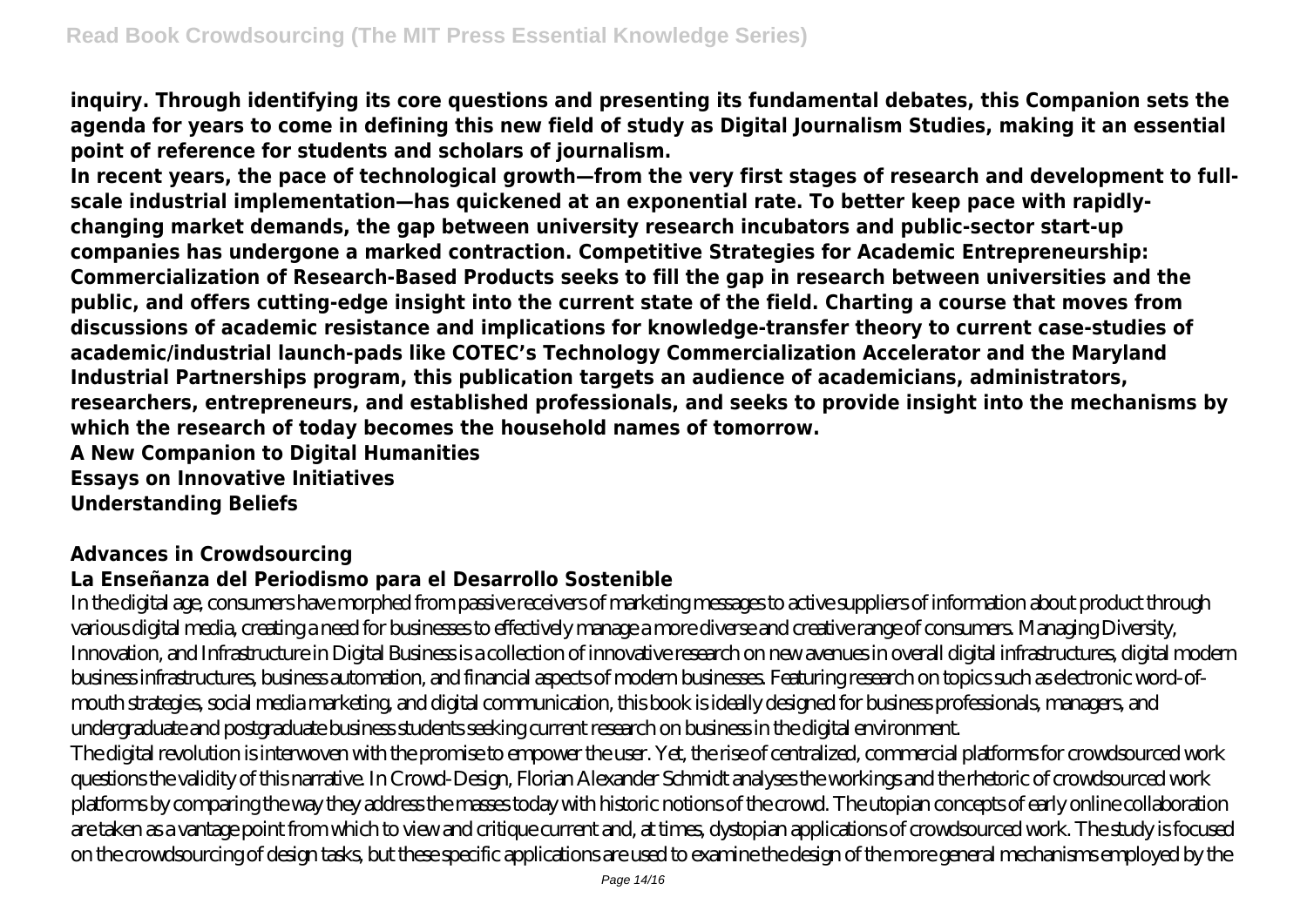platform providers to motivate and control the crowds. Crowd-Design is as much about the crowdsourcing of design as it is about the design of crowdsourcing.

How a flexible and creative approach to intellectual property can help an organization accomplish goals ranging from building market share to expanding an industry. Most managers leave intellectual property issues to the legal department, unaware that an organization's intellectual property can help accomplish a range of management goals, from accessing new markets to improving existing products to generating new revenue streams. In this book, intellectual property expert and Harvard Law School professor John Palfrey offers a short briefing on intellectual property strategy for corporate managers and nonprofit administrators. Palfrey argues for strategies that go beyond the traditional highly restrictive "sword and shield" approach, suggesting that flexibility and creativity are essential to a profitable long-term intellectual property strategy—especially in an era of changing attitudes about media. Intellectual property, writes Palfrey, should be considered a key strategic asset class. Almost every organization has an intellectual property portfolio of some value and therefore the need for an intellectual property strategy. A brand, for example, is an important form of intellectual property, as is any information managed and produced by an organization. Palfrey identifies the essential areas of intellectual property—patent, copyright, trademark, and trade secret—and describes strategic approaches to each in a variety of organizational contexts, based on four basic steps. The most innovative organizations employ multiple intellectual property approaches, depending on the situation, asking hard, context-specific questions. By doing so, they achieve both short- and long-term benefits while positioning themselves for success in the global information economy.

In case of medical emergency situations, a Volunteer Notification System aims to alarm potential helpers who can arrive at the victim fast enough to provide cardiopulmonary resuscitation until the professional EMS arrive on scene. A simplistic solution for selecting the corresponding volunteers is described by a so called notification radius, i.e., alarming any volunteer with a geographic location that is within a maximum distance from the victim. Whilst the actual geographical distance is an important parameter to be considered, this work will illustrate that various additional decision parameters are of importance, and elaborate an AI-driven volunteer selection system to increase the reliability and efficiency of occurring notifications. News and Knowledge in a Networked World

Social Commerce

Competitive Strategies for Academic Entrepreneurship: Commercialization of Research-Based Products

Memes in Digital Culture

Intelligent Systems in Production Engineering and Maintenance

Sustainable Design and Manufacturing 2020

A guided tour through the Internet of Things, a networked world of connected devices, objects, and people that is changing the way we live and work. We turn on the lights in our house from a desk in an office miles away. Our refrigerator alerts us to buy milk on the way home. A package of cookies on the supermarket shelf suggests that we buy it, based on past purchases. The cookies themselves are on the shelf because of a "smart" supply chain. When we get home, the thermostat has already adjusted the temperature so that it's toasty or bracing, whichever we prefer. This is the Internet of Things—a networked world of connected